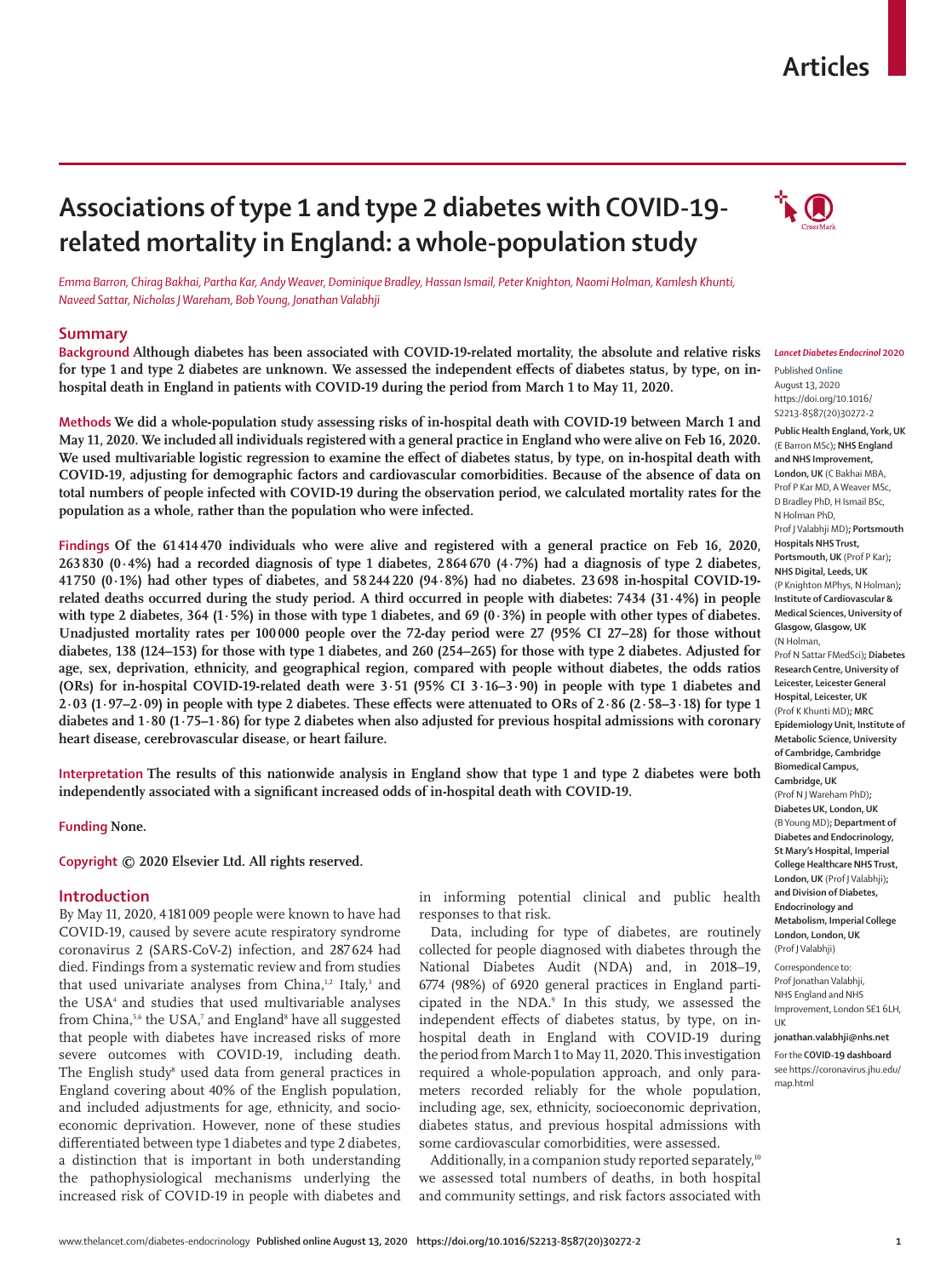#### **Research in context**

#### **Evidence before this study**

From March 1 to June 14, 2020, we did weekly searches of PubMed and *medRxiv* using the search terms "COVID-19", "SARS-CoV-2", "coronavirus", "SARS virus", and "diabetes", restricted to English language publications. Findings from studies from China, Italy, the USA, and England have suggested that people with diabetes have an increased risk of more severe outcomes with COVID-19, including death. In one populationbased study done in England, an increased risk of COVID-19 related death was reported in people with diabetes after adjustment for demographic factors and comorbidities. However, none of these studies have reported differences in risk by type of diabetes, which is important in view of the need for specific advice for people with different types of diabetes and their families.

## **Added value of this study**

To our knowledge, this is the largest COVID-19-related population study, covering almost the entire population of England, and is the first study to investigate the relative and absolute risks of death in hospital with COVID-19 by type of diabetes, adjusting for key confounders. Our results show that a third of all in-hospital deaths with COVID-19 in England between March 1 and May 11, 2020 occurred in people with diabetes. Unadjusted mortality rates over the 72-day

observation period were significantly higher for people with type 2 diabetes than for people with type 1 diabetes, with both being significantly higher than for people without diabetes. Mortality rates were calculated for the population as a whole, rather than the population who were infected because of the absence of data on the total numbers of people infected with COVID-19 during the observation period. After adjustment for age, sex, deprivation, ethnicity, and geographical region, people with type 1 diabetes had 3·5 times the odds of in-hospital death with COVID-19 and people with type 2 diabetes had twice the odds, relative to people without diabetes. Further adjustment for cardiovascular comorbidities slightly attenuated the odds for people with type 1 and type 2 diabetes, but these remained significantly greater than for people without diabetes.

#### **Implications of all the available evidence**

People with diabetes are at higher risk of COVID-19-related mortality than people without diabetes. However, mortality risk was very low for people younger than 40 years with either type 1 or type 2 diabetes. Future studies should establish the key pathophysiological mechanisms underlying the determinants of more severe outcomes of COVID-19 and inform potential clinical and public health responses to the pandemic.

COVID-19-related deaths, in people with type 1 diabetes and people with type 2 diabetes. Data for demographic and clinical characteristics, and for some microvascular and cardiovascular complications, were recorded reliably in the datasets used for the analysis in the companion study,<sup>10</sup> allowing assessment of the independent effects of each factor in each cohort on COVID-19-related mortality, including the role of previous glycaemic control and associations with BMI.

See **Online** for appendix 1

#### **Methods**

### **Study design and data sources**

We did a whole-population study assessing the risk of inhospital death relating to COVID-19, covering all individuals registered with a general practice in England and alive on Feb 16, 2020, assessing risk in people with type 1 diabetes and people with type 2 diabetes.

In response to the increasing demand for analysis relating to the COVID-19 outbreak, NHS England and NHS Improvement created a bespoke hub of relevant datasets in the [National Commissioning Data Repository.](https://www.england.nhs.uk/ourwork/tsd/data-info/)  To fulfil its statutory duties, NHS England and NHS Improvement require access to and linkage of various national pseudonymised datasets, in line with the requirements of the General Data Protection Regulation. Furthermore, in March, 2020, the Secretary of State for Health and Social Care used powers under the UK Health Service (Control of Patient Information) Regulations 2002 to require organisations to process confidential patient information for the purposes of protecting public health, providing health-care services to the public, and monitoring and managing the COVID-19 outbreak and incidents of exposure. The following datasets were included in the Commissioning Data Repository and used in this study: Master Patient Index, NDA, Bridges to Health national population segmentation, and COVID patient notification system (appendix 1 pp 1–3).

This study used deidentified data from the February, 2020, Master Patient Index, a reference dataset of every individual registered with a general practice in England. Patient demographics, birth month and year, sex, and local geographical location (lower layer super output area, based on postcode of residence) are included in the dataset.

The latest full extract of the NDA, covering the period Jan 1, 2018, to March 31, 2019, was used to identify individuals with diagnosed diabetes.<sup>9</sup> Individuals were identified for inclusion in the NDA if they had a valid Systematized Nomenclature of Medicine (SNOMED) code for diabetes (excluding gestational diabetes) in their electronic health record. Type of diabetes was based on the codes recorded in clinical records: type 1 diabetes, type 2 diabetes, or other diabetes (such as maturity-onset diabetes of the young; appendix 2).

The Bridges to Health national population segmentation dataset was used to identify individuals' long-term

For more information on **NHS COVID-19 data** see [https://www.](https://www.england.nhs.uk/ourwork/tsd/data-info/) [england.nhs.uk/ourwork/tsd/](https://www.england.nhs.uk/ourwork/tsd/data-info/) [data-info/](https://www.england.nhs.uk/ourwork/tsd/data-info/)

See **Online** for appendix 2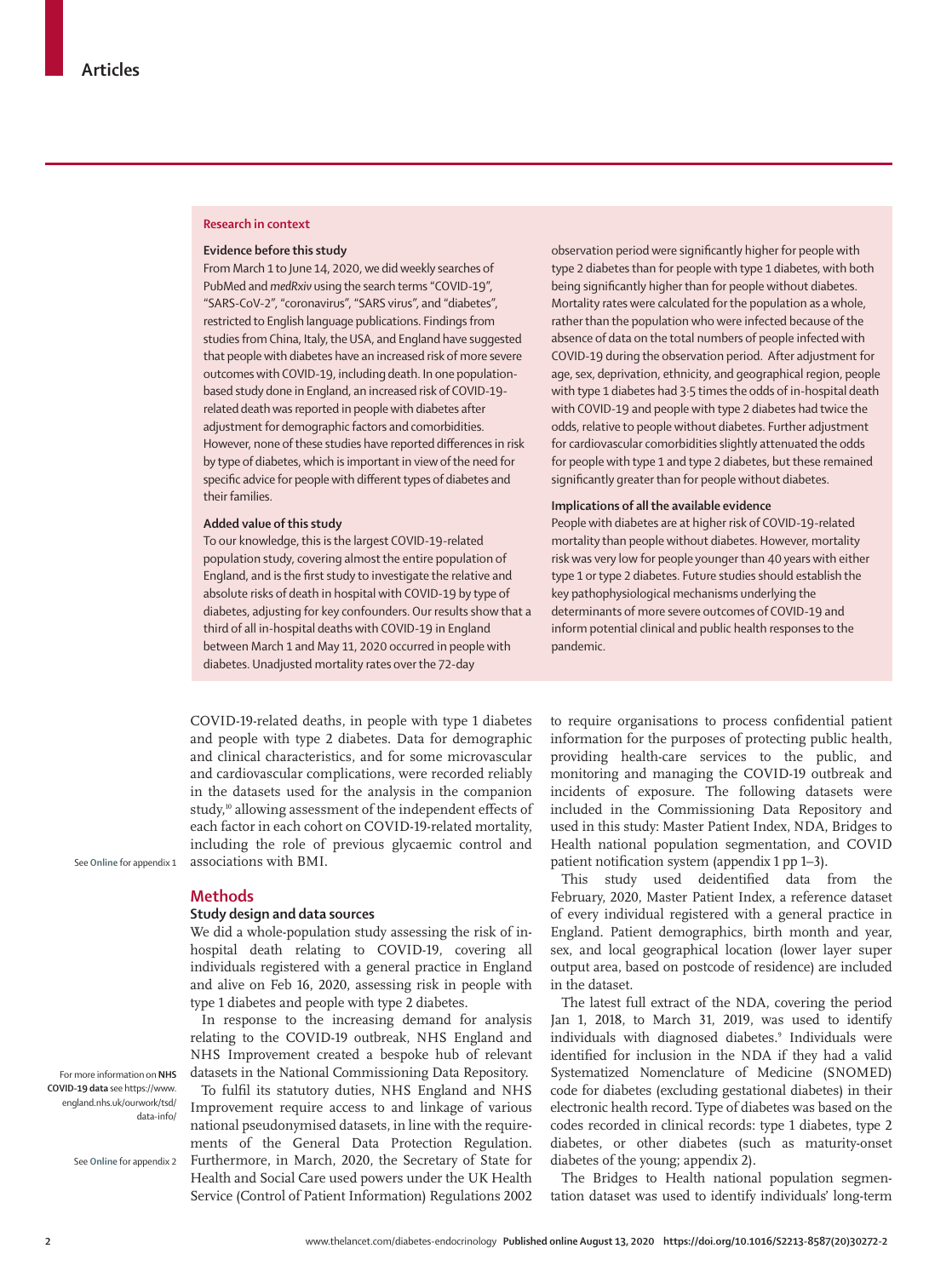conditions and ethnicity.<sup>11</sup> The dataset incorporates more than 10 years of data from the Secondary Uses Service, a collection of data from all hospitals in England, including admitted patient care data, outpatient data, and emergency care data. The segmentation dataset includes comorbidity and ethnicity data for individuals, derived from activity occurring up to March 31, 2019, for comorbidity and Feb 28, 2020, for ethnicity.

Deaths in hospital with COVID-19 were taken from the COVID patient notification system, a bespoke daily data collection set up on March 1, 2020, as part of England's response to COVID-19. Inclusion in this dataset initially required a positive test for SARS-CoV-2 infection. However, on April 28, 2020, inclusion was extended to also encompass patients without a positive test but with COVID-19 registered as a cause of death on the basis of clinical judgement. This study used data reported and occurring up to May 11, 2020.

Antigen testing for COVID-19 during the observation period was mostly done on patients in hospital and it was not possible to establish the true number of people in the total population who were infected. Therefore, we calculated mortality rates for the population as a whole, rather than for the population who were infected.

#### **Outcome**

The outcome assessed was death in hospital with COVID-19 between March 1 and May 11, 2020, ascertained through the COVID patient notification system. COVID-19-related in-hospital death was used rather than total deaths with COVID-19 because of limitations in available data linkages; unlike COVID patient notification system data, data from the Office for National Statistics regarding total deaths could not be linked to the Master Patient Index dataset.

### **Covariates**

In addition to diabetes status, age, sex, ethnicity, and deprivation were identified as potential confounding factors. Diabetes status was categorised as type 1, type 2, other diabetes, or no diabetes recorded. Age was calculated as of Feb 1, 2020, from birth month and year and grouped into 10-year age bands. Sex was recorded as male, female, or missing data. Ethnicity was classified as white, Asian, black, mixed, other, or unknown. Socioeconomic deprivation was defined by the English indices of deprivation 2019 associated with the lower layer super output area derived from the individual's home postcode and grouped into quintiles. $12$  In view of the geographical variation in population exposure to SARS-CoV-2 across England, region was also identified as a potential outcome moderator. Individuals were allocated to one of the seven regions in England used for health-care administration purposes according to their home postcode.

We included data on admissions with a record of significant cardiovascular comorbidities (coronary heart disease, cerebrovascular disease, and heart failure) ascertained through coding in the Bridges to Health segmentation dataset.<sup>11</sup> Cardiovascular comorbidities were identified by searching through hospital records for coronary heart disease, cerebrovascular disease, and heart failure International Classification of Diseases version 10 and SNOMED codes. Full details of the criteria used are in appendix 1 (pp 2–3).

Other factors of interest, including BMI, chronic kidney disease, hypertension, and tobacco smoking status were either not recorded reliably or not recorded at all at population level in the hospital-derived datasets available, so could not be included; these factors were examined in detail in our companion study investigating risk factors for COVID-19-related mortality in people with diabetes.<sup>10</sup>

## **Statistical analysis**

The associations between diabetes status, sex, age group, ethnicity, deprivation, region, and comorbidities and inhospital death with COVID-19 were analysed. Unadjusted mortality rates over the 72-day observation period per 100000 people were calculated, with the Master Patient Index population used as the denominator. Mortality rates for a given subgroup were calculated with respect to the Master Patient Index population for that subgroup.

A multivariable logistic regression analysis was used to examine whether diabetes status was associated with inhospital death in England with COVID-19, with adjustment for age, sex, ethnicity, deprivation quintile, and region. A further logistic regression model included coronary heart disease, cerebrovascular disease, and heart failure to assess the effect of these comorbidities on the association between diabetes and in-hospital death with COVID-19. Separate models were run by sex, age group (<70 years and ≥70 years), ethnicity, and deprivation quintile. The *C* statistic was calculated to assess model fit. A sensitivity analysis was done excluding people of unknown ethnicity. The proportions of different ethnicities in the population with known ethnicity were compared with the 2011 census and the characteristics of people with unknown ethnicity were investigated.<sup>13</sup>

Statistical significance was defined as  $p<0.05$  and CIs were set at 95%. All data were analysed with Stata (version 16). All numbers taken directly from the NDA were rounded to the nearest five people to protect confidentiality of individuals. Data cells with between one and four counts in the COVID patient notification system were suppressed because of data protection regulations.

## **Role of the funding source**

There was no funding source for this study. The corresponding author had full access to all the data in the study and had final responsibility for the decision to submit for publication.

## **Results**

61 414 470 individuals were registered with a general practice in England and were alive on Feb 16, 2020. Of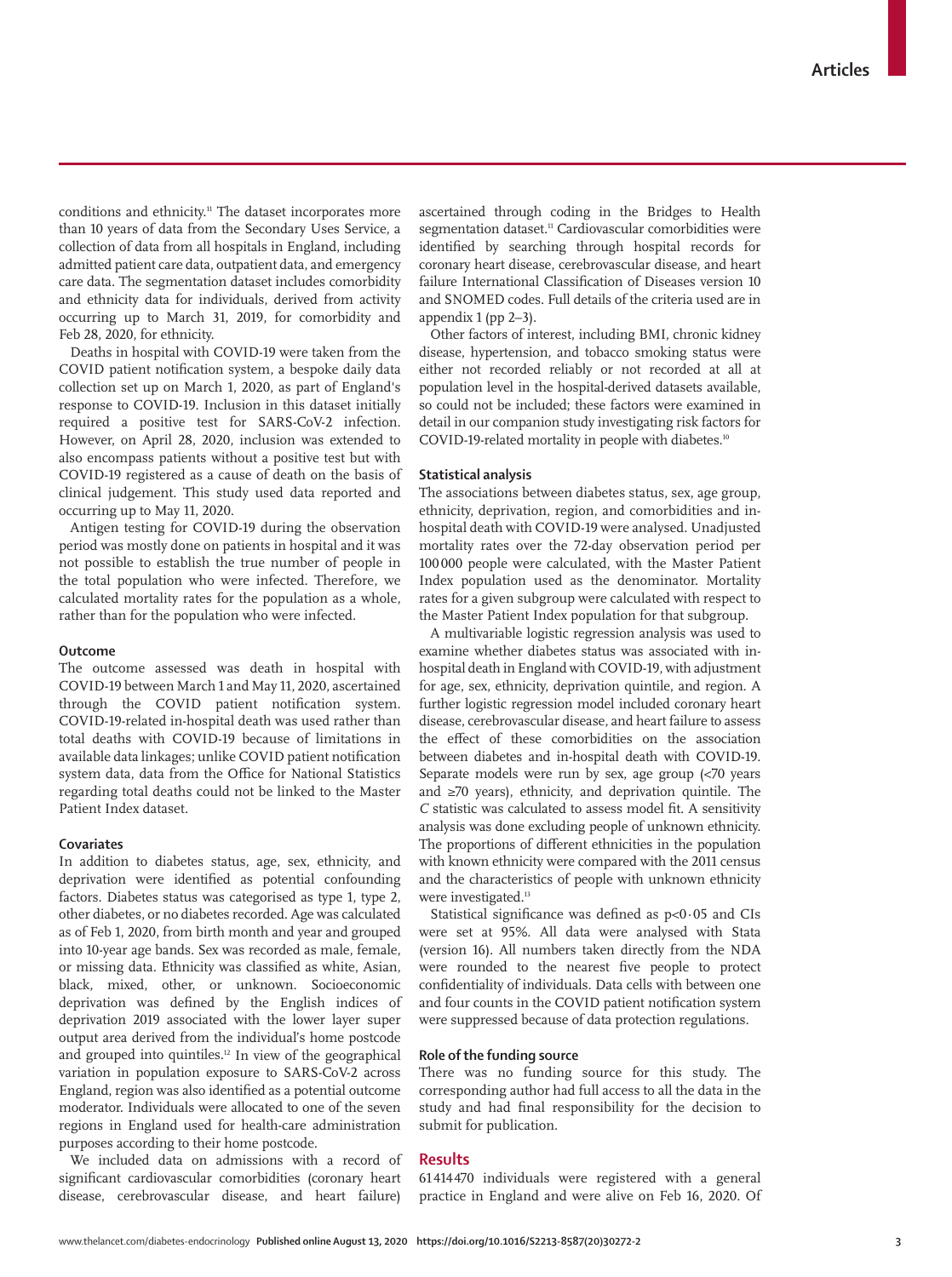those, 263830 (0∙4%) had a recorded diagnosis of type 1 diabetes, 2864 670 (4·7%) had a recorded diagnosis of type 2 diabetes, 41 750 (0∙1%) had other types of diabetes, and 58244220 (94·8%) had no diagnosis of diabetes (table 1). In the baseline population, 30635515 (49∙9%) were men and 30778160 (50 $\cdot$ 1%) were women; the mean

age was 40∙9 years (SD 23∙2). 8 245 740 (13∙4%) were black, Asian, or minority ethnic (BAME): Asian (3769 395 [6·1%]), black (1 867 605 [3·0%]), mixed (937 125 [1·5%]), or other (1671 615 [2∙7%]). Previous coronary heart disease was recorded in 2 154 900 (3∙5%) people, cerebrovascular disease in 915 555 (1∙5%), and

|                                                                                                                  | Overall population<br>$(n=61414470)$ | Type 1 diabetes<br>$(n=263830)$ | <b>Type 2 diabetes</b><br>$(n=2864670)$ | Other diabetes<br>$(n=41750)$ | No diabetes<br>$(n=58244220)$ |  |  |
|------------------------------------------------------------------------------------------------------------------|--------------------------------------|---------------------------------|-----------------------------------------|-------------------------------|-------------------------------|--|--|
| Age, years                                                                                                       |                                      |                                 |                                         |                               |                               |  |  |
| $0 - 39$                                                                                                         | 30 506 055 (49.7%)                   | 100760 (38.2%)                  | 67735 (2.4%)                            | 6815 (16.3%)                  | 30330745 (52.1%)              |  |  |
| $40 - 49$                                                                                                        | 8073780 (13.1%)                      | 41680 (15.8%)                   | 212 945 (7.4%)                          | 5630 (13.5%)                  | 7813525 (13.4%)               |  |  |
| $50 - 59$                                                                                                        | 8 266 300 (13.5%)                    | 49160 (18.6%)                   | 519825 (18-1%)                          | 8520 (20-4%)                  | 7688795 (13.2%)               |  |  |
| 60-69                                                                                                            | 6359460 (10.4%)                      | 36125 (13.7%)                   | 723790 (25.3%)                          | 8510 (20.4%)                  | 5591035 (9.6%)                |  |  |
| 70-79                                                                                                            | 5057230 (8.2%)                       | 24180 (9.2%)                    | 766 815 (26.8%)                         | 7215 (17.3%)                  | 4259020 (7.3%)                |  |  |
| >80                                                                                                              | 3151645 (5-1%)                       | 11925 (4.5%)                    | 573560 (20.0%)                          | 5060 (12.1%)                  | 2561095 (4.4%)                |  |  |
| Sex                                                                                                              |                                      |                                 |                                         |                               |                               |  |  |
| Female                                                                                                           | 30778160 (50.1%)                     | 114 495 (43 4%)                 | 1263615 (44.1%)                         | 19140 (45.8%)                 | 29380910 (50.4%)              |  |  |
| Male                                                                                                             | 30635515 (49.9%)                     | 149330 (56.6%)                  | 1601045 (55.9%)                         | 22 610 (54.2%)                | 28 862 530 (49.6%)            |  |  |
| Unknown                                                                                                          | 790 (< 0.1%)                         | $5(-0.1\%)$                     | $10 (-0.1\%)$                           | $\boldsymbol{0}$              | 775 (<0.1%)                   |  |  |
| Ethnicity                                                                                                        |                                      |                                 |                                         |                               |                               |  |  |
| Asian                                                                                                            | 3769395 (6.1%)                       | 14 0 30 (5 · 3%)                | 344780 (12.0%)                          | 4355 (10.4%)                  | 3406230 (5.8%)                |  |  |
| <b>Black</b>                                                                                                     | 1867605 (3.0%)                       | 8570 (3.2%)                     | 122 985 (4.3%)                          | 2095 (5.0%)                   | 1733 955 (3.0%)               |  |  |
| Mixed                                                                                                            | 937125 (1.5%)                        | 3025 (1.1%)                     | 22265 (0.8%)                            | 465 (1.1%)                    | 911365 (1.6%)                 |  |  |
| Other*                                                                                                           | 1671615 (2.7%)                       | 4880 (1.8%)                     | 74385 (2.6%)                            | 1265 (3.0%)                   | 1591085 (2.7%)                |  |  |
| White                                                                                                            | 40132970 (65.3%)                     | 222795 (84-4%)                  | 2042950 (71.3%)                         | 28370 (68.0%)                 | 37838855 (65.0%)              |  |  |
| Unknown                                                                                                          | 13035760 (21.2%)                     | 10530 (4.0%)                    | 257300 (9.0%)                           | 5200 (12.5%)                  | 12762725 (21.9%)              |  |  |
| Index of multiple deprivation quintile                                                                           |                                      |                                 |                                         |                               |                               |  |  |
| 1 (most deprived)                                                                                                | 12757060 (20.8%)                     | 55 930 (21.2%)                  | 696 675 (24.3%)                         | 10360 (24.8%)                 | 11994095 (20.6%)              |  |  |
| $\overline{2}$                                                                                                   | 12817805 (20.9%)                     | 53 965 (20.5%)                  | 638 920 (22-3%)                         | 9430 (22.6%)                  | 12 115 490 (20.8%)            |  |  |
| 3                                                                                                                | 12306130 (20.0%)                     | 53325 (20.2%)                   | 573 660 (20.0%)                         | 8430 (20.2%)                  | 11670715 (20.0%)              |  |  |
| $\overline{4}$                                                                                                   | 11876020 (19.3%)                     | 51425 (19.5%)                   | 513315 (17.9%)                          | 7245 (17.4%)                  | 11304040 (19.4%)              |  |  |
| 5 (least deprived)                                                                                               | 11606690 (18.9%)                     | 48 985 (18.6%)                  | 440200 (15-4%)                          | 6250 (15.0%)                  | 11111255 (19.1%)              |  |  |
| Unknown                                                                                                          | 50765 (0.1%)                         | 200 (0.1%)                      | 1905 (0.1%)                             | 30 (0.1%)                     | 48 625 (0.1%)                 |  |  |
| Region                                                                                                           |                                      |                                 |                                         |                               |                               |  |  |
| East of England                                                                                                  | 7071470 (11.5%)                      | 32500 (12.3%)                   | 311 680 (10.9%)                         | 5275 (12.6%)                  | 6722010 (11.5%)               |  |  |
| London                                                                                                           | 10499665 (17-1%)                     | 33080 (12.5%)                   | 461510 (16.1%)                          | 7130 (17.1%)                  | 9997945 (17-2%)               |  |  |
| Midlands                                                                                                         | 11396320 (18.6%)                     | 53 135 (20-1%)                  | 583 655 (20-4%)                         | 8495 (20.3%)                  | 10751035 (18.5%)              |  |  |
| North East and Yorkshire                                                                                         | 9164525 (14.9%)                      | 43765 (16.6%)                   | 461285 (16-1%)                          | 6160 (14.8%)                  | 8653315 (14.9%)               |  |  |
| North West                                                                                                       | 7670550 (12.5%)                      | 32 100 (12-2%)                  | 371930 (13.0%)                          | 4335 (10.4%)                  | 7262185 (12.5%)               |  |  |
| South East                                                                                                       | 9591390 (15.6%)                      | 41500 (15.7%)                   | 401230 (14.0%)                          | 5600 (13.4%)                  | 9143060 (15.7%)               |  |  |
| South West                                                                                                       | 5969785 (9.7%)                       | 27550 (10.4%)                   | 271470 (9.5%)                           | 4725 (11.3%)                  | 5666040 (9.7%)                |  |  |
| Unknown                                                                                                          | 50765 (0.1%)                         | 200 (0.1%)                      | 1905 (0.1%)                             | 30 (0.1%)                     | 48 625 (0.1%)                 |  |  |
| Coronary heart disease                                                                                           |                                      |                                 |                                         |                               |                               |  |  |
| No                                                                                                               | 59259570 (96.5%)                     | 238460 (90.4%)                  | 2314195 (80.8%)                         | 36680 (87.9%)                 | 56 670 235 (97.3%)            |  |  |
| Yes                                                                                                              | 2154900 (3.5%)                       | 25375 (9.6%)                    | 550475 (19-2%)                          | 5065 (12.1%)                  | 1573985 (2.7%)                |  |  |
| Cerebrovascular disease                                                                                          |                                      |                                 |                                         |                               |                               |  |  |
| No                                                                                                               | 60498915 (98.5%)                     | 254155 (96.3%)                  | 2674260 (93.4%)                         | 39735 (95-2%)                 | 57530765 (98.8%)              |  |  |
| Yes                                                                                                              | 915 555 (1.5%)                       | 9680 (3.7%)                     | 190410 (6.6%)                           | 2010 (4.8%)                   | 713 455 (1.2%)                |  |  |
| <b>Heart failure</b>                                                                                             |                                      |                                 |                                         |                               |                               |  |  |
| No                                                                                                               | 60783235 (99.0%)                     | 255350 (96.8%)                  | 2686460 (93.8%)                         | 39880 (95.5%)                 | 57801545 (99.2%)              |  |  |
| Yes                                                                                                              | 631235 (1.0%)                        | 8485 (3.2%)                     | 178 210 (6.2%)                          | 1865 (4.5%)                   | 442 675 (0.8%)                |  |  |
| Data are n (%). *Including Chinese, Vietnamese, Japanese, Filipino, Malaysian, and any other ethnicity.          |                                      |                                 |                                         |                               |                               |  |  |
| Table 1: Individuals registered with a general practice in England and alive on Feb 16, 2020, by diabetes status |                                      |                                 |                                         |                               |                               |  |  |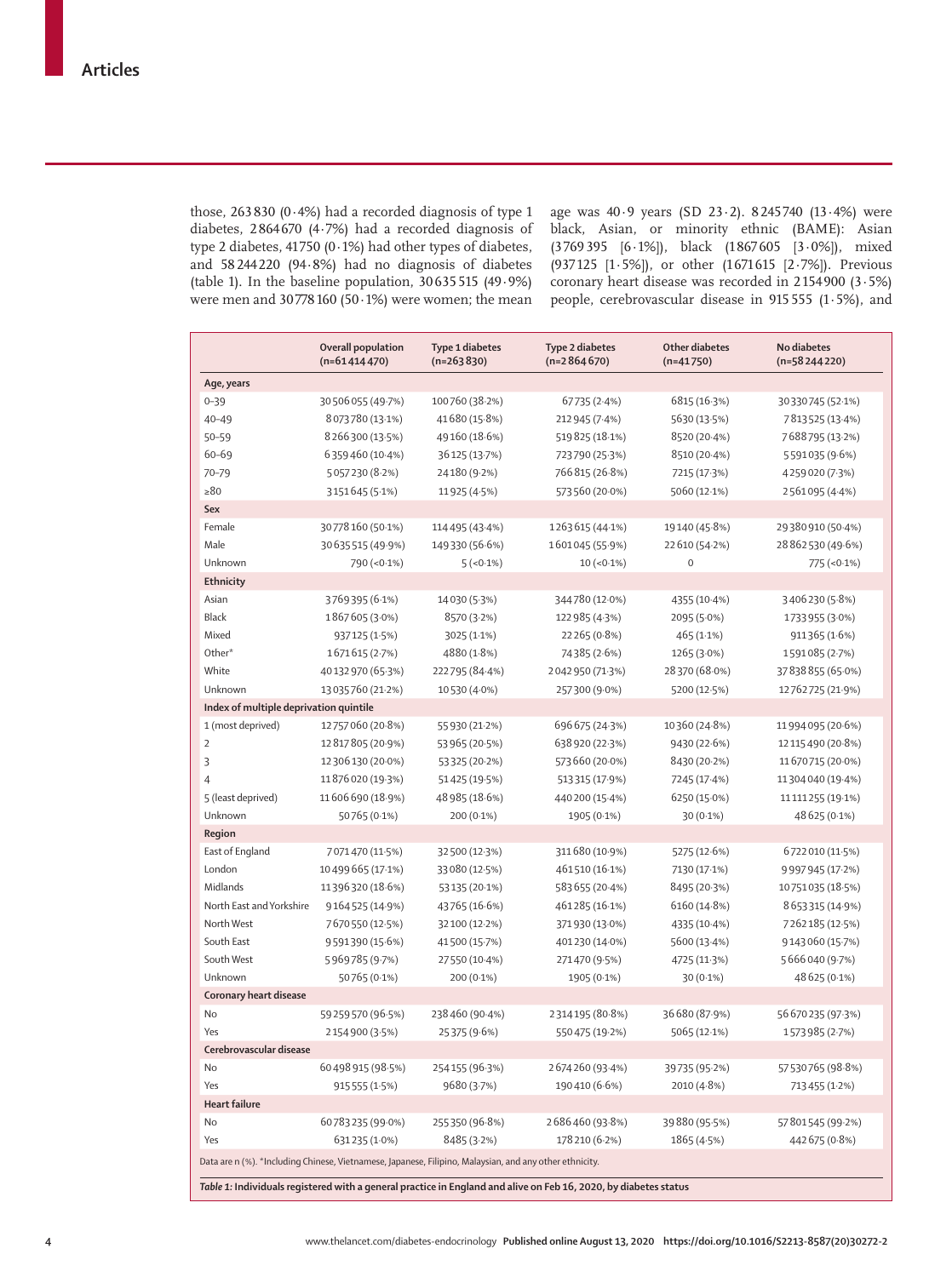heart failure in 631 235 (1∙0%). Data were missing for sex (790 [<0·1%]), ethnicity (13 035760 [21·2%]), deprivation quintile (50765 [0 $\cdot$ 1%]), and region (50765 [0 $\cdot$ 1%]); there were no missing data for age.

Compared with people without diabetes, individuals with type 1 diabetes and type 2 diabetes were older (mean age 46∙6 years [SD 19∙5] for those with type 1 diabetes, 67∙4 years [13∙4] for those with type 2 diabetes, and 39∙5 years [22∙8] for those with no diabetes) and had higher proportions of men, and higher proportions of people with previous coronary heart disease, cerebrovascular disease, and heart failure (table 1). Higher proportions of individuals with type 2 diabetes than those with type 1 or no diabetes were of BAME ethnicities and from the most deprived quintile. The proportion of missing ethnicity data was lower for people with type 1 diabetes (10 530 [4·0%]) and type 2 diabetes (257300 [9·0%]) than for those without diabetes (12 762725 [21·9%]; table 1).

23698 people with COVID-19 died in hospital in England up to May 11, 2020. A third of these deaths occurred in people with diabetes: 7434 (31∙4%) deaths in people with type 2 diabetes, 364 (1∙5%) in people with type 1 diabetes, and 69 (0∙3%) in people with other types of diabetes (table 2). Of the 23 698 people who died, 14 579 (61∙5%) were men; the mean age was 78∙6 years (SD 12∙1); and 16∙0% were from BAME ethnicities (1769 [7∙5%] Asian, 1354 [5∙7%] black, 171 [0∙7%] mixed, and 509 [2∙1%] other). The highest proportion of deaths across deprivation quintiles was in people from the most deprived quintile of the population (5632 [23∙8%, compared with 3762 [15∙9%] in the least deprived quintile). Previous coronary heart disease was recorded in 7323 (30∙9%) people who died, cerebrovascular disease in 4703 (19∙8%), and heart failure in 4214 (17∙8%; table 2).

Compared with those without diabetes who died, individuals with type 1 diabetes and type 2 diabetes who died were younger (mean age 72∙2 years [SD 13∙0] in those with type 1 diabetes, 77∙9 years [11∙0] in those with type 2 diabetes, and 79∙2 years [12∙5] in those with no diabetes), a higher proportion were from BAME ethnicities, and a higher proportion had a history of coronary heart disease, cerebrovascular disease, or heart failure. There was an inverse association between COVID-19-related death and deprivation, with substantially more deaths in the most deprived quintile than in the least deprived quintile, particularly for individuals with type 1 diabetes and type 2 diabetes, and to a lesser extent for those without diabetes (table 2).

The unadjusted rate of in-hospital mortality with COVID-19 from March 1 to May 11, 2020, was 39 deaths (95% CI 38–39) per 100000 people for the general population (figure 1; table 2). The rate per 100 000 people in this period was 138 (124–153) for the population with type 1 diabetes, 260 (254–265) for those with type 2 diabetes, 165 (129–209) for people with other types of diabetes, and 27 (27–28) for those without diabetes (table 2). Mortality rates increased substantially by age group (figure 1). Within each age group, rates were significantly higher for people with type 1 and type 2 diabetes than for those without diabetes (table 2).

Regression analysis showed that there was a strong association between death in hospital with COVID-19 and age. Compared with the 60–69 years reference age group, the odds ratio (OR) was 0∙012 (95% CI 0∙010–0∙014) for individuals younger than 40 years and 9∙20 (8∙83–9∙58) for individuals aged 80 years or older (figure 2). Odds for COVID-19-related death were higher for men (OR 1∙94 [1∙89–1∙99]) versus women and for those in the most deprived quintile (1∙88 [1∙80–1∙96]) versus those in the least deprived quintile. People of BAME ethnicities had higher odds for COVID-19-related death than white people (1∙35 [1∙28–1∙42] for Asian people; 1∙71 [1∙61–1∙82] for black people; 1·43 [1·23–1·67] for mixed; and  $1.10$   $[1.01–1.20]$  for other). There were significant differences in ORs for COVID-19-related death by region (appendix 1 p 4).

Adjusted for age, sex, index of multiple deprivation, ethnicity, and region, the odds for death in people with type 1 diabetes was 3∙51 (95% CI 3∙16–3∙90) and for people with type 2 diabetes it was 2∙03 (1∙97–2∙09) compared with the population without known diabetes (figure 2). The *C* statistic was 0·934 (95% CI 0·933–0·935).

In the model that included history of comorbidities, coronary heart disease (OR 1∙32 [95% CI 1∙28–1∙36]), cerebrovascular disease (2∙23 [2∙16–2∙31]), and heart failure (2∙23 [2∙15–2∙31]) were each significantly associated with in-hospital death with COVID-19 (appendix 1 p 5). Adjustment for these comorbidities slightly attenuated the association with age identified in the model without comorbidity data (appendix 1 p 5). A modest attenuation was also seen between the associations of COVID-19-related mortality with type of diabetes (appendix 1 p 5). Adjusted for age, sex, index of multiple deprivation, ethnicity, region, and cardiovascular comorbidities, the ORs for in-hospital mortality with COVID-19 were 2∙86 (2∙58–3∙18) for people with type 1 diabetes and 1∙80 (1∙75–1∙86) for people with type 2 diabetes compared with people without known diabetes (appendix 1 p 5).

Separate modelling showed that the relative effect of having diabetes was greater in younger people, women, and those of black ethnicity (appendix 1 pp 6–17). In a model restricted to people younger than 70 years, compared with people with no diabetes, ORs were 6∙39 (95% CI 5∙40–7∙56) for people with type 1 diabetes and 3∙74 (3∙50–3∙99) for those with type 2 diabetes; in a model restricted to people older than 70 years, ORs were 2∙81 (2∙46–3∙22) for people with type 1 diabetes and 1∙79 (1∙74–1∙85) for people with type 2 diabetes (appendix 1 p 6). Compared with people without known diabetes, the ORs for type 2 diabetes were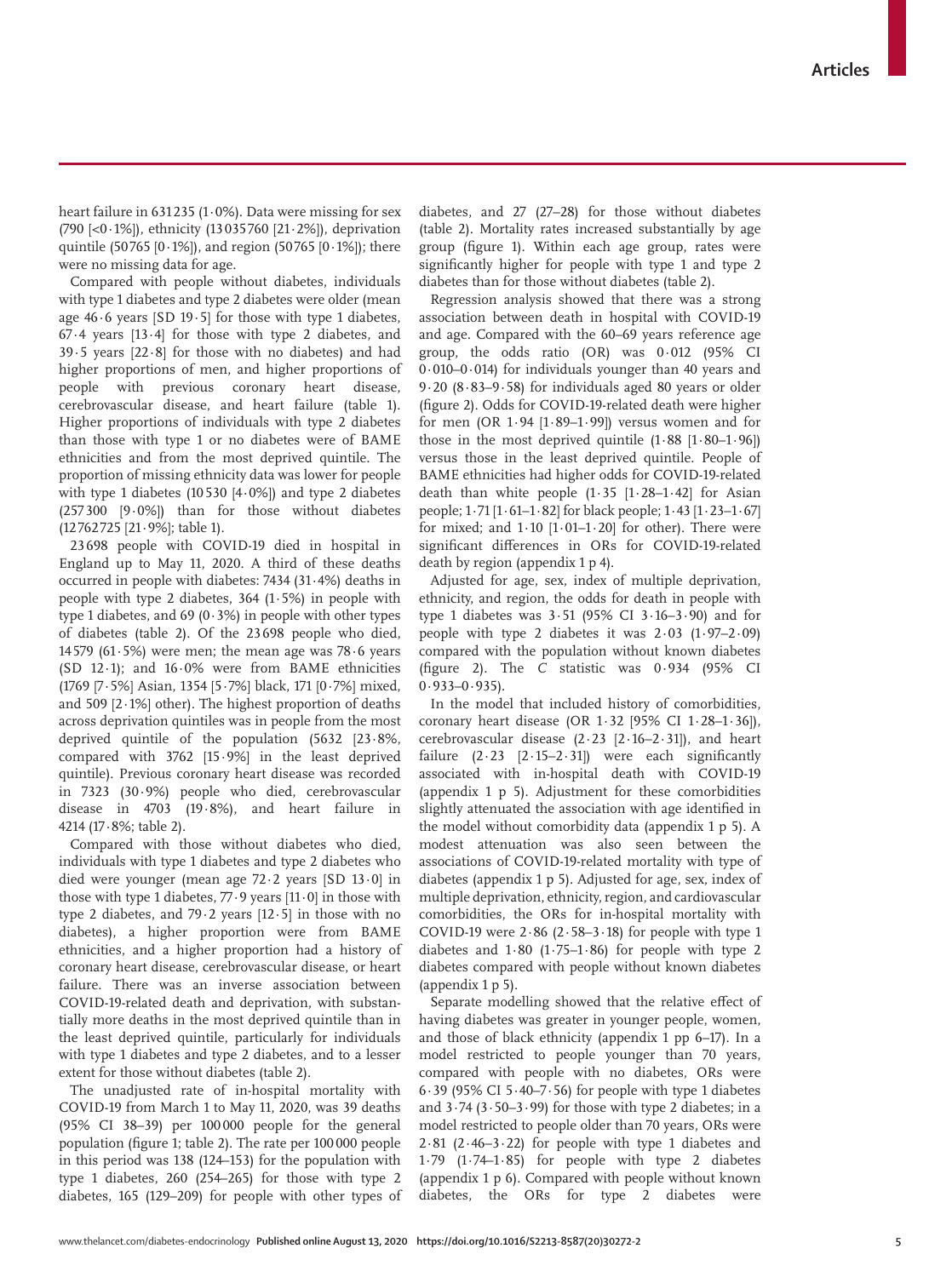|                                        | COVID-19-related deaths |                      |                       |                |                      |                    | COVID-19-related deaths per 100 000 people over 72 days (95% CI) |                 |                      |               |
|----------------------------------------|-------------------------|----------------------|-----------------------|----------------|----------------------|--------------------|------------------------------------------------------------------|-----------------|----------------------|---------------|
|                                        | Overall population      | Type 1 diabetes      | Type 2 diabetes       | Other diabetes | No diabetes          | Overall population | Type 1 diabetes                                                  | Type 2 diabetes | Other diabetes       | No diabetes   |
| Total                                  | 23698                   | 364                  | 7434                  | 69             | 15831                | 39 (38-39)         | 138 (124-153)                                                    | 260 (254-265)   | 165 (129-209)        | $27(27-28)$   |
| Age, years                             |                         |                      |                       |                |                      |                    |                                                                  |                 |                      |               |
| $0 - 39$                               | 160 (0.7%)              | $\ddot{\phantom{a}}$ | $18(0.2\%)$           | ł.             | $\ddot{\phantom{a}}$ | $1(0-1)$           | $\colon$                                                         | $27(16-42)$     | ÷.                   | ł             |
| 40-49                                  | 384 (1.6%)              |                      | 89 (1.2%)             | $\cdot$        | 275 (1.7%)           | $5(4-5)$           |                                                                  | 42 (34-51)      | $\cdot$              | $4(3-4)$      |
| $50 - 59$                              | 1313 (5-5%)             | 49 (13-5%)           | 399 (5-4%)            | $\cdot$        |                      | $16(15 - 17)$      | 100 (74-132)                                                     | 77 (69-85)      | $\cdot$              |               |
| 60-69                                  | 2865 (12-1%)            | 73 (20.1%)           | 1042 (14-0%)          | 7 (10.1%)      | 1743 (11.0%)         | 45 (43-47)         | 202 (158-254)                                                    | 144 (135-153)   | 82 (33-170)          | 31 (30-33)    |
| $70 - 79$                              | 5904 (24.9%)            | 97 (26-6%)           | 2096 (28.2%)          | 22 (31.9%)     | 3689 (23-3%)         | 117 (114-120)      | 401 (325-489)                                                    | 273 (262-285)   | 305 (191-462)        | $87(84 - 89)$ |
| $\geq 80$                              | 13072 (55.2%)           | 125 (34-3%)          | 3790 (51.0%)          | 32 (46.4%)     | 9125 (57.6%)         | 415 (408-422)      | 1048 (872-1249)                                                  | 661 (640-682)   | 632 (432-892)        | 356 (349-364) |
| Sex                                    |                         |                      |                       |                |                      |                    |                                                                  |                 |                      |               |
| Male                                   | 14579 (61-5%)           | 232 (63.7%)          | 4801 (64-6%)          | 46 (66-7%)     | 9500 (60.0%)         | 48 (47-48)         | 155 (136-177)                                                    | 300 (291-308)   | 203 (149-271)        | $33(32 - 34)$ |
| Female                                 | 9119 (38.5%)            | 132 (36-3%)          | 2633 (35.4%)          | 23 (33-3%)     | 6331 (40.0%)         | $30(29-30)$        | 115 (96-137)                                                     | 208 (200-216)   | 120 (76-180)         | $22(21-22)$   |
| Unknown                                | $\circ$                 | $\circ$              | $\circ$               | $\circ$        | $\circ$              | $0(0-466)$         | $0(0 - 61481)$                                                   | $0(0-46111)$    | $\circ$              | $0(0-475)$    |
| Ethnicity                              |                         |                      |                       |                |                      |                    |                                                                  |                 |                      |               |
| Asian                                  | 1769 (7-5%)             | 44 (12-1%)           | 955 (12.8%)           | ÷              | ł                    | 47 (45-49)         | 314 (228-421)                                                    | 277 (260-295)   | $\ddot{\phantom{a}}$ | þ             |
| Black                                  | 1354 (5-7%)             | 37 (10-2%)           | 695 <sub>(9·3%)</sub> | 5(7.2%)        | 617 (3.9%)           | $72(69 - 76)$      | 432 (304-595)                                                    | 565 (524-609)   | 239 (77-557)         | 36 (33-39)    |
| Mixed                                  | 171 (0.7%)              |                      | 75 (1-0%)             | $\cdot$        | 91 (0.6%)            | 18 (16-21)         |                                                                  | 337 (265-422)   |                      | $10(8-12)$    |
| Other*                                 | 509 (2.1%)              | 11 (3.0%)            | 202 (2-7%)            | $\circ$        | 296 (1.9%)           | $30(28-33)$        | 225 (113-403)                                                    | 272 (235-312)   | $0(0-292)$           | 19 (17-21)    |
| White                                  | 18968 (80.0%)           | 266 (73.1%)          | 5328 (71.7%)          | 53 (76-8%)     | 13 321 (84.1%)       | 47 (47-48)         | 119 (105-135)                                                    | 261 (254-268)   | 187 (140-244)        | 35 (35-36)    |
| Unknown                                | 927 (3.9%)              | $\cdot$              | 179 (2.4%)            | $\cdot$        | $\cdot$              | $7(7-8)$           | $\cdot$                                                          | $70(60 - 81)$   | $\cdot$              | $\cdot$       |
| Index of multiple deprivation quintile |                         |                      |                       |                |                      |                    |                                                                  |                 |                      |               |
| 1 (most deprived)                      | 5632 (23.8%)            | 107 (29.4%)          | 2065 (27.8%)          | 14 (20.3%)     | 3446 (21.8%)         | 44 (43-45)         | 191 (157-231)                                                    | 296 (284-309)   | 135 (74-227)         | 29 (28-30)    |
| $\sim$                                 | 5342 (22-5%)            | 80 (22.0%)           | 1854 (24.9%)          | 17 (24.6%)     | 3391 (21-4%)         | $42(41-43)$        | 148 (118-185)                                                    | 290 (277-304)   | 180 (105-289)        | 28 (27-29)    |
| $\sim$                                 | 4624 (19-5%)            | 88 (24.2%)           | 1404 (18.9%)          | 12 (17.4%)     | 3120 (19.7%)         | 38 (36-39)         | 165 (132-203)                                                    | 245 (232-258)   | 142 (74-249)         | $27(26-28)$   |
| 4                                      | 4308 (18.2%)            | 51 (14.0%)           | 1153 (15-5%)          | 12 (17.4%)     | 3092 (19.5%)         | 36 (35-37)         | 99 (74-130)                                                      | 225 (212-238)   | 166 (86-289)         | $27(26-28)$   |
| 5 (least deprived)                     | 3762 (15.9%)            | 38 (10-4%)           | 948 (12.8%)           | 14 (20.3%)     | 2762 (17-4%)         | $32(31-33)$        | 78 (55-106)                                                      | 215 (202-230)   | 224 (122-376)        | $25(24-26)$   |
| Unknown                                | $30(0.1\%)$             | $\circ$              | $10(0.1\%)$           | $\circ$        | $20(0.1\%)$          | 59 (40-84)         | $0(0 - 1826)$                                                    | 525 (252-965)   | $0(0-11528)$         | $41(25-64)$   |
| Region                                 |                         |                      |                       |                |                      |                    |                                                                  |                 |                      |               |
| East of England                        | 2777 (11-7%)            | 50 (13.7%)           | 750 (10.1%)           | 16 (23.2%)     | 1961 (12-4%)         | 39 (38-41)         | 154 (114-203)                                                    | 241 (224-258)   | 303 (173-493)        | 29 (28-30)    |
| London                                 | 5336 (22.5%)            | 81 (22-3%)           | 1920 (25.8%)          | 14 (20.3%)     | 3321 (21.0%)         | 51 (49-52)         | 245 (194-304)                                                    | 416 (398-435)   | 196 (107-329)        | $33(32 - 34)$ |
| Midlands                               | 4671 (19-7%)            | 96 (26-4%)           | 1500 (20-2%)          | 9 (13.0%)      | 3066 (19-4%)         | 41 (40-42)         | 181 (146-221)                                                    | 257 (244-270)   | 106 (48-201)         | 29 (28-30)    |
| North East and Yorkshire               | 3319 (14.0%)            | 41 (11.3%)           | 990 (13-3%)           | 10 (14-5%)     | 2278 (14-4%)         | 36 (35-37)         | 94 (67-127)                                                      | 215 (201-228)   | 162 (78-299)         | 26 (25-27)    |
| North West                             | 3586 (15-1%)            | 43 (11.8%)           | 1058 (14-2%)          | 6 (8.7%)       | 2479 (15.7%)         | 47 (45-48)         | 134 (97-180)                                                     | 284 (268-302)   | 138 (51-301)         | 34 (33-36)    |
| South East                             | 2903 (12.2%)            | 33 (9.1%)            | 874 (11.8%)           | 8(11.6%)       | 1988 (12.6%)         | $30(29 - 31)$      | 80 (55-112)                                                      | 218 (204-233)   | 143 (62-282)         | $22(21-23)$   |
| South West                             | 1076 (4.5%)             | 20(5-5%)             | 332 (4-5%)            | 6 (8.7%)       | 718 (4-5%)           | 18 (17-19)         | 73 (44-112)                                                      | 122 (109-136)   | $127(47 - 276)$      | $13(12 - 14)$ |
|                                        |                         |                      |                       |                |                      |                    |                                                                  |                 |                      |               |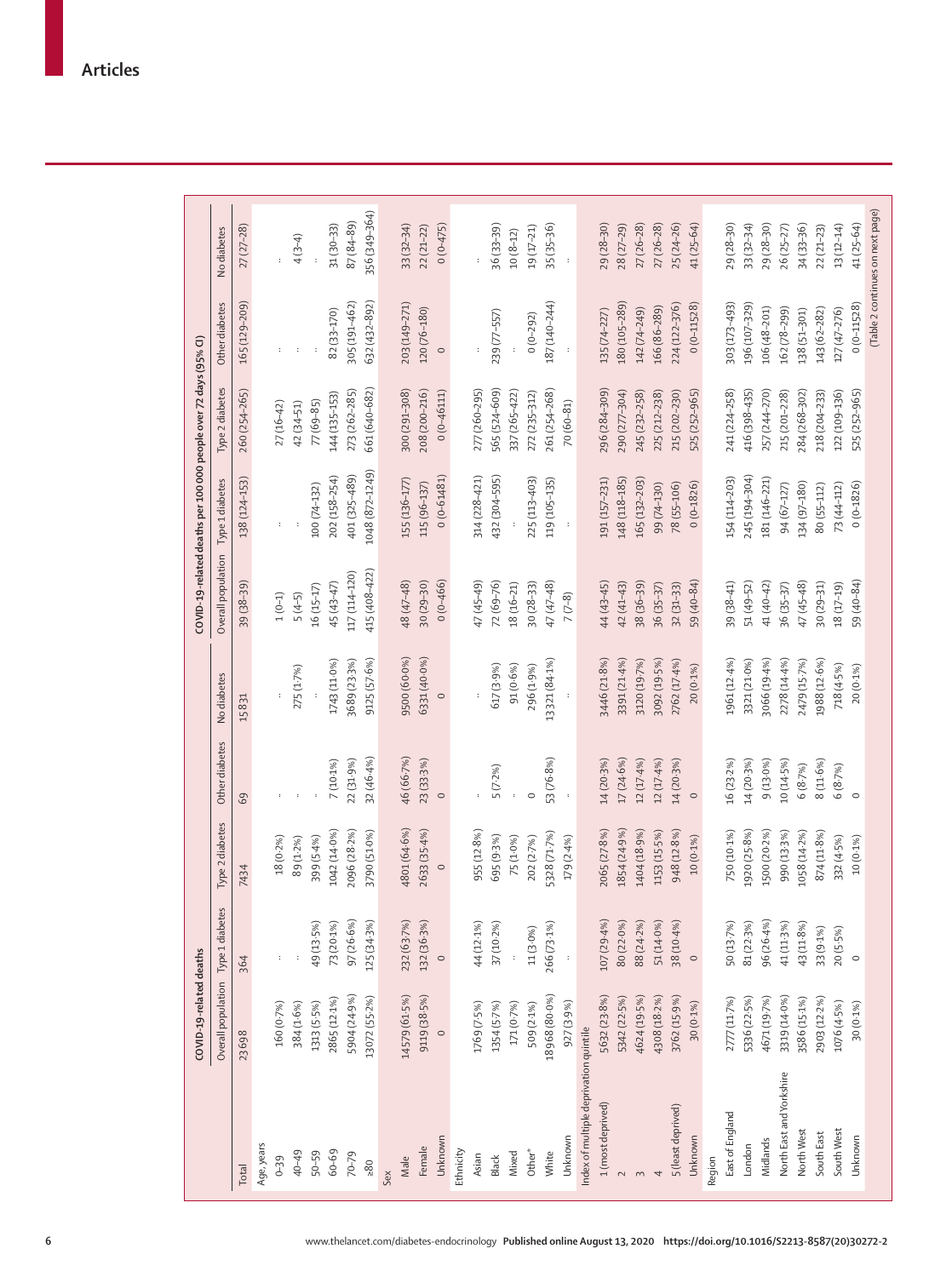|                                                                                                | COVID-19-related deaths            |             |                                                      |                |               |                                                                                                                                                                                 | COVID-19-related deaths per 100 000 people over 72 days (95% CI) |                 |                |               |
|------------------------------------------------------------------------------------------------|------------------------------------|-------------|------------------------------------------------------|----------------|---------------|---------------------------------------------------------------------------------------------------------------------------------------------------------------------------------|------------------------------------------------------------------|-----------------|----------------|---------------|
|                                                                                                | Overall population Type 1 diabetes |             | Type 2 diabetes                                      | Other diabetes | No diabetes   | Overall population Type 1 diabetes                                                                                                                                              |                                                                  | Type 2 diabetes | Other diabetes | No diabetes   |
| (Continued from previous page)                                                                 |                                    |             |                                                      |                |               |                                                                                                                                                                                 |                                                                  |                 |                |               |
| Coronary heart disease                                                                         |                                    |             |                                                      |                |               |                                                                                                                                                                                 |                                                                  |                 |                |               |
| No admission                                                                                   | 16375 (69.1%)                      | 190 (52.2%) | 4545 (61.1%)                                         | 46 (66.7%)     | 11594 (73.2%) | 28 (27-28)                                                                                                                                                                      | $80(69 - 92)$                                                    | 196 (191-202)   | 125 (92-167)   | $20(20-21)$   |
| Admission                                                                                      | 7323 (30.9%)                       | 174 (47.8%) | 2889 (38.9%)                                         | 23 (33.3%)     | 4237 (26.8%)  | 340 (332-348)                                                                                                                                                                   | 686 (588-796)                                                    | 525 (506-544)   | 454 (288-681)  | 269 (261-277) |
| Cerebrovascular disease                                                                        |                                    |             |                                                      |                |               |                                                                                                                                                                                 |                                                                  |                 |                |               |
| No admission                                                                                   | 18995 (80.2%)                      | 256 (70.3%) | 5798 (78-0%)                                         | 53 (76-8%)     | 12888 (81.4%) | $31(31-32)$                                                                                                                                                                     | 101 (89-114)                                                     | 217 (211-222)   | 133 (100-174)  | $22(22-23)$   |
| Admission                                                                                      | 4703 (19.8%)                       | 108 (29.7%) | 1636 (22.0%)                                         | 16 (23.2%)     | 2943 (18.6%)  | 514 (499-529)                                                                                                                                                                   | 1116 (915-1347)                                                  | 859 (818-902)   | 796 (455-1292) | 413 (398-428) |
| Heart failure                                                                                  |                                    |             |                                                      |                |               |                                                                                                                                                                                 |                                                                  |                 |                |               |
| No admission                                                                                   | 19484 (82.2%)                      | 257 (70.6%) | 5734 (77.1%)                                         | 55 (79.7%)     | 13438 (84.9%) | $32(32-33)$                                                                                                                                                                     | 101 (89-114)                                                     | 213 (208-219)   | 138 (104-180)  | $23(23-24)$   |
| Admission                                                                                      | 4214 (17-8%)                       | 107 (29.4%) | 1700 (22.9%)                                         | 14 (20.3%)     | 2393 (15-1%)  | 668 (648-688)                                                                                                                                                                   | 1261 (1034-1524) 954 (909-1000)                                  |                 | 750 (410-1259) | 541 (519-563) |
| Data are n or n (%), unless otherwise indicated. For categories with small<br>other ethnicity. |                                    |             |                                                      |                |               | numbers (one to four), data were not included to comply with data protection regulations, indicated by … *Including Chinese, Vietnamese, Japanese, Filipino, Malaysian, and any |                                                                  |                 |                |               |
| Table 2: In-hospital deaths of people with COVID-19 in England                                 |                                    |             | between March 1 and May 11, 2020, by diabetes status |                |               |                                                                                                                                                                                 |                                                                  |                 |                |               |



*Figure 1:* **Unadjusted in-hospital COVID-19 mortality rates, March 1 to May 11, 2020, by diabetes status** Error bars show 95% CIs. Data for age groups 0–39 years and 40–49 years for type 1 diabetes and 0–39 years and 50–59 years for no diabetes have been excluded because of small numbers of events (one to four), to comply with data protection regulations.

 $2.19$  ( $2.09 - 2.29$ ) in a model restricted to women only and  $1.94$  ( $1.87-2.01$ ) in a model restricted to men only (appendix 1 p 8). In a model restricted to people of black ethnicity, the OR was 2·76 (2·46–3·09) in people with type 2 diabetes (*vs* no diabetes), whereas the OR in the model restricted to people of Asian ethnicity was 1·96 (1·77–2·16), and in the model restricted to people of white ethnicity it was 1·97 (1·91–2·03; appendix 1 pp 10–11).

Overall, the proportions of people of different ethnicities for whom ethnicity information was available were broadly similar to the proportions in the 2011 census (appendix 1 p 18). There was a greater proportion of missing data for ethnicity in younger age groups and in men, but in a sensitivity analysis excluding individuals with missing ethnicity data, the results were unchanged (appendix 1 pp 18–20).

# **Discussion**

To our knowledge, this is the largest COVID-19-related whole-population study, covering almost the entire population of England, and is the first study to investigate the relative and absolute risk of death in hospital with COVID-19 by type of diabetes, adjusting for key confounding factors. Our results show an increased risk in people with diabetes, with a third of all in-hospital deaths with COVID-19 occurring in people with diabetes.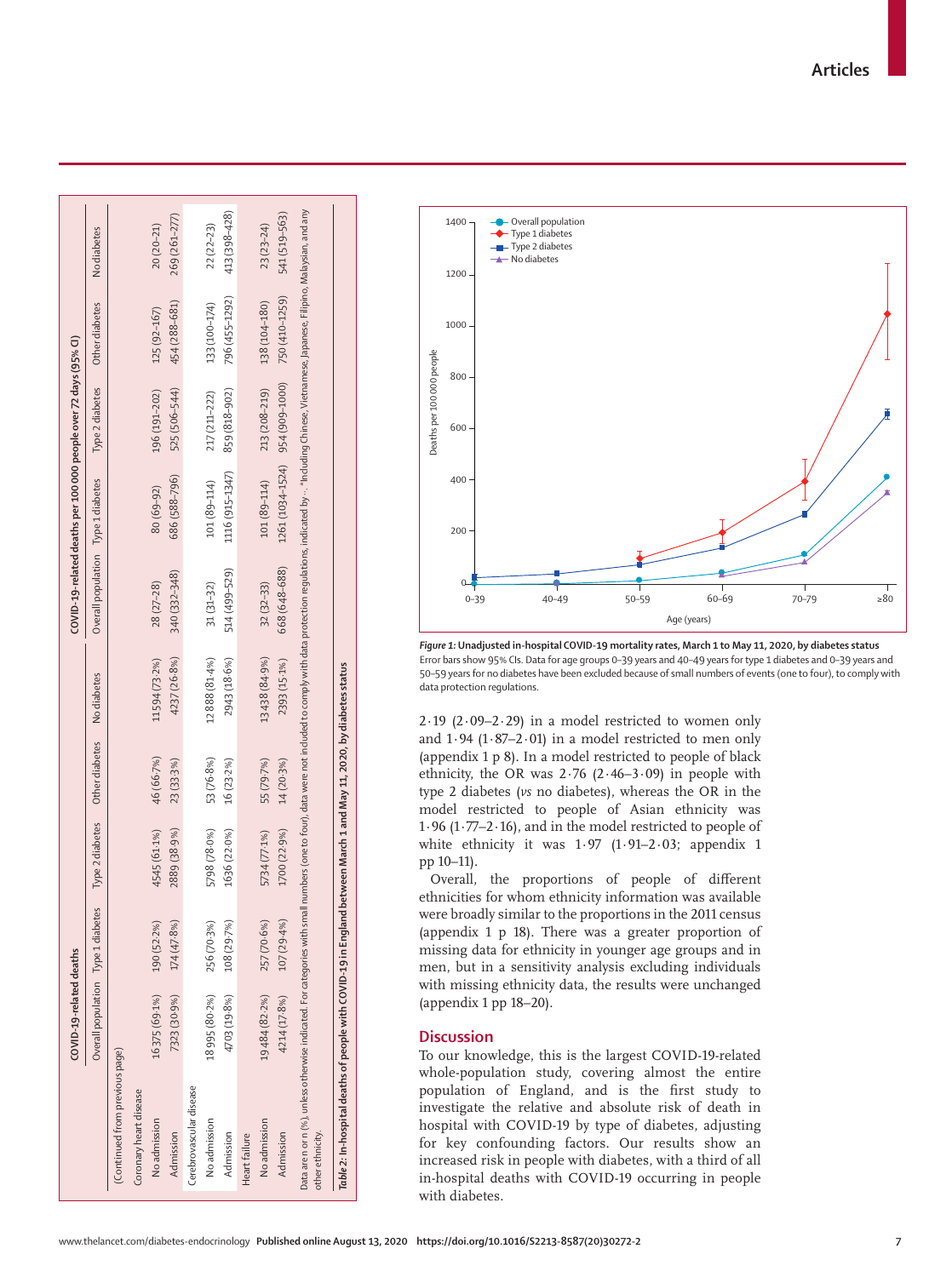|                                        |      | Odds ratio<br>(95% CI) | p value |
|----------------------------------------|------|------------------------|---------|
| Age, years                             |      |                        |         |
| $0 - 39$                               |      | $0.01(0.01 - 0.01)$    | <0.001  |
| $40 - 49$                              |      | $0.11(0.10 - 0.12)$    | < 0.001 |
| $50 - 59$                              |      | $0.36(0.34 - 0.39)$    | < 0.001 |
| 60-69                                  |      | $1$ (ref)              |         |
| 70-79                                  |      | $2.64(2.53 - 2.76)$    | < 0.001 |
| >80                                    |      | $9.20(8.83 - 9.58)$    | < 0.001 |
| Sex                                    |      |                        |         |
| Female                                 |      | $1$ (ref)              |         |
| Male                                   |      | $1.94(1.89-1.99)$      | < 0.001 |
| Index of multiple deprivation quintile |      |                        |         |
| 1 (most deprived)                      |      | $1.88(1.80-1.96)$      | < 0.001 |
| $\overline{2}$                         |      | $1.53(1.47 - 1.60)$    | < 0.001 |
| 3                                      |      | $1.25(1.20-1.31)$      | < 0.001 |
| $\overline{4}$                         |      | $1.14(1.09-1.19)$      | < 0.001 |
| 5 (least deprived)                     |      | $1$ (ref)              |         |
| Unknown                                |      | $1.28(0.89 - 1.84)$    | 0.18    |
| Ethnicity                              |      |                        |         |
| Asian                                  |      | $1.35(1.28 - 1.42)$    | < 0.001 |
| Black                                  |      | $1.71(1.61-1.82)$      | < 0.001 |
| Mixed                                  |      | $1.43(1.23 - 1.67)$    | < 0.001 |
| Other*                                 |      | $1.10(1.01 - 1.20)$    | 0.038   |
| White                                  |      | $1$ (ref)              |         |
| Unknown                                |      | $0.33(0.31 - 0.35)$    | < 0.001 |
| Diabetes status                        |      |                        |         |
| No diabetes                            |      | $1$ (ref)              |         |
| Type 1 diabetes                        |      | $3.51(3.16-3.90)$      | < 0.001 |
| Type 2 diabetes                        |      | $2.03(1.97 - 2.09)$    | < 0.001 |
| Other diabetes                         |      | $2.14(1.69-2.71)$      | < 0.001 |
| 0.01                                   | 1.00 | 10.00                  |         |



Data are the results of a multivariable logistic regression, which included the explanatory variables shown, plus region, in a population of 61414470 people. \*Including Chinese, Vietnamese, Japanese, Filipino, Malaysian, and any other ethnicity.

> deprivation, and region, individuals with type 1 or type 2 diabetes had greater odds of in-hospital death with COVID-19 than people without a diagnosis of diabetes. Further adjustment for cardiovascular comorbidities attenuated these associations slightly, but the odds of COVID-19-related death remained significantly greater than that in people with no diabetes.

> The outcome assessed in this study was death with COVID-19 in hospital settings, so the association of type 2 diabetes with COVID-19-related mortality in general might be underestimated. The prevalence of type 2 diabetes increases with age, and so type 2 diabetes is likely to be overrepresented in people with advanced age, frailty, and multimorbidity, who in turn are likely to be overrepresented in deaths outside of hospital with COVID-19. Data analyses by the Office for National Statistics show that more than 70% of COVID-19-related deaths in people who resided in care homes from March 2 to May 1, 2020, occurred in carehome settings rather than in hospitals and were therefore not included in the datasets analysed in this study.14

> All-cause mortality in people with diabetes is higher than in people without diabetes.<sup>15</sup> In an analysis of deaths during 2017 in people included in the NDA, the ageadjusted and sex-adjusted all-cause mortality rate for people with type 1 diabetes was 148% higher than in the population without diabetes (3170 deaths over

213400 person-years at risk compared with 1278 deaths expected on the basis of the age and sex profile of the population). The figure for people with type 2 diabetes was 50·2% (89825 deaths over 2348189 person-years at risk compared with 59 795 expected). The ORs we report for COVID-19-related death were 3·51 (95% CI 3·16–3·90) for type 1 diabetes and 2·03 (1·97–2·09) for type 2 diabetes. These findings suggest that for people with type 1 and type 2 diabetes, COVID-19 mortality rates during the pandemic were higher than the usually increased rates for all-cause mortality. People with other diagnoses of diabetes had similar odds to people with type 2 diabetes in both models in our analyses. However, this category of people is small and highly heterogeneous, so further inferences are not possible.

Adjustment for comorbidities allows an interpretation of the independent effect of diabetes on in-hospital death with COVID-19 beyond the well established link between diabetes and cardiovascular comorbidities, which are themselves determinants of COVID-19 mortality risk. We recognise that being unable to adjust for BMI, hypertension, kidney disease, and tobacco smoking, as well as other potential confounders, is likely to have left large residual confounding in the associations described.

In this study and in previous analyses, heart failure and cerebrovascular disease have been shown to be associated with serious outcomes related to COVID-19.78 We show an association between previous coronary heart disease and in-hospital mortality with COVID-19, an association seen in some, but not all, previous studies.<sup>7,8</sup> Although we adjusted for these factors in our second model, this might represent an overadjustment, because diabetes itself predisposes to the development of cardiovascular disease.

As in a previous multivariable analysis of data from England,<sup>8</sup> our analyses showed increased odds of inhospital death with COVID-19 for older people; men; people of black, Asian, or mixed ethnicities; and those who live in areas of high socioeconomic deprivation. Although some studies have reported an association between diabetes and severe outcomes of COVID-19,<sup>1-8</sup> the findings here are novel in suggesting that the effect of diabetes on risk of death with COVID-19 is independent of age, ethnicity, deprivation, and cardiovascular comorbidities, and is in people with all types of diabetes.

There were differences in the ORs for in-hospital mortality with COVID-19 for type 1 diabetes and type 2 diabetes by age, sex, and ethnicity, with increased odds for type 2 diabetes for women, for both type 1 and type 2 diabetes for younger age groups, and for type 2 diabetes for black ethnicity. For younger age groups, although the relative risk of in-hospital death for type 1 diabetes and type 2 diabetes was significantly higher than in older age groups, the absolute risk in the lower age groups was small. This finding might be at least partly because of the outcome used in this study of in-hospital death with COVID-19, with older age groups with frailty and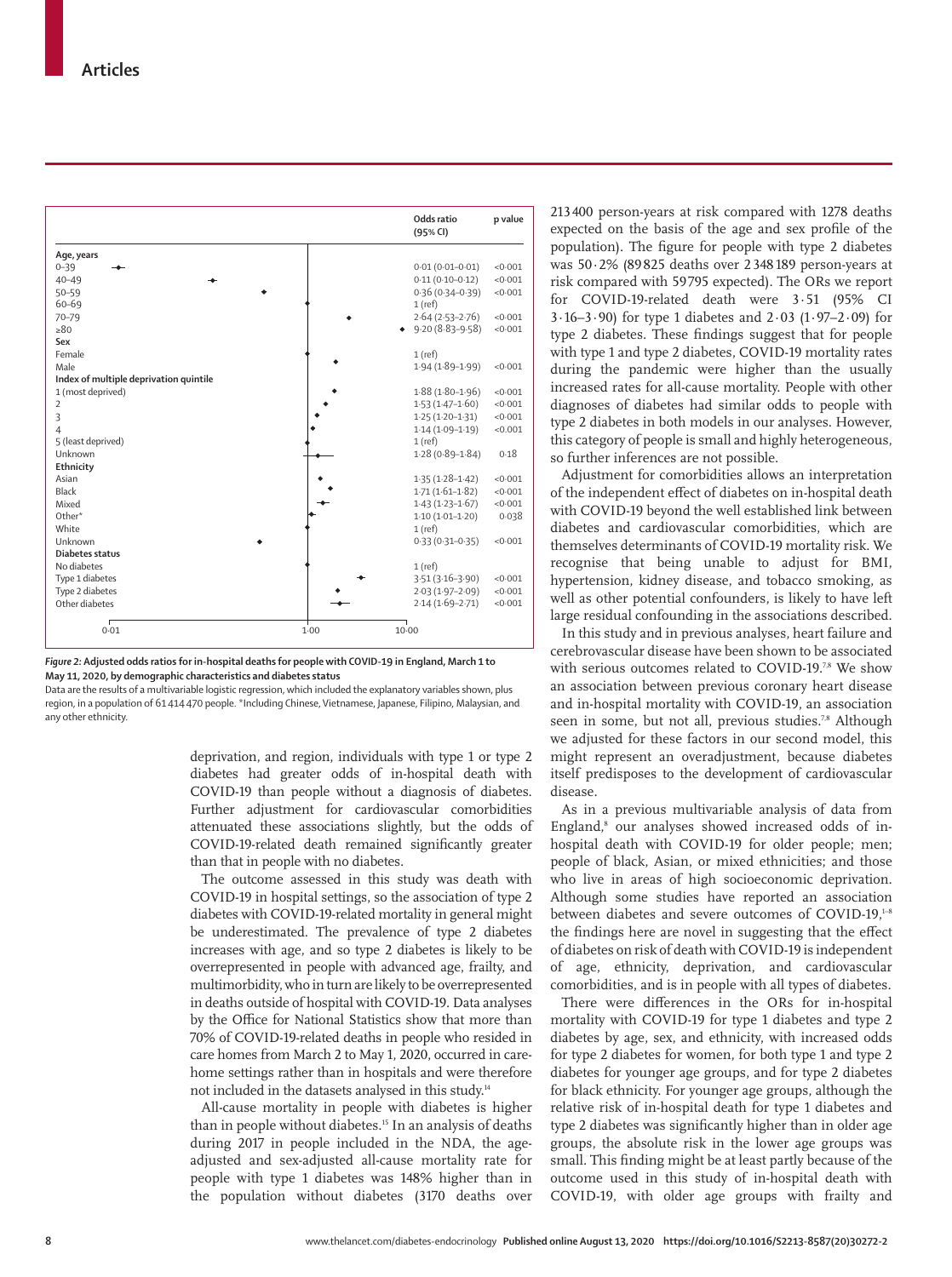multimorbidity potentially disproportionately represented in deaths with COVID-19 outside of the hospital setting.

Although all diabetes types were associated with an increased odds of in-hospital COVID-19-related deaths, our findings showed a greater increased odds in people with type 1 diabetes than in people with type 2 diabetes. Many possible reasons could account for this finding. The difference between type 1 and type 2 diabetes with respect to COVID-19-related mortality could relate to the different causes and pathophysiologies of the types of diabetes; varying patterns of diabetes complications or iatrogenic harms (such as hypoglycaemia); differing patterns, treatments, intensity, and duration of glycaemia; or the effects of comorbidities that were either not adjusted for in these analyses or that were adjusted for imperfectly.

An excess risk of other infectious disease morbidity and mortality has previously been reported in patients with type 1 diabetes compared with those with type 2 diabetes. The risk of developing pneumonia was reported to be 2·98 times higher for patients with type 1 diabetes and 1·58 times greater for those with type 2 diabetes compared with the general population.16 Because we could not express mortality risk as a proportion of deaths among those who were truly infected (since this was unknown), it is possible that increased susceptibility to infection with SARS-CoV-2 could explain some of the excess mortality risk associated with diabetes that was identified in this study.

On a relative scale, our findings show that type 1 and type 2 diabetes were both associated with increased odds of in-hospital death with COVID-19 (OR 3·51 for type 1 diabetes and 2·03 for type 2 diabetes, compared with people without known diabetes). Importantly, however, on an absolute scale, the unadjusted rates of in-hospital death with COVID-19 over the same 72-day period for type 1 diabetes (138 per 100000 people) were about half that for type 2 diabetes (260 per 100 000 people), largely reflecting the different age structure of the two populations. Even with the additional risk conferred by diabetes, people younger than 40 years with either type of diabetes were at very low absolute risk of in-hospital death with COVID-19 during the observation period of this study in England.

A strength of our study is its size, covering almost the whole population of England and nearly all people with diagnosed type 1 and type 2 diabetes. However, there were several limitations. Only three cardiovascular comorbidities (coronary heart disease, cerebrovascular disease, and heart failure) were included in analyses; we did not adjust for other comorbidities because of limitations in the datasets used and available. Notably, hypertension and chronic kidney disease were not included because of incomplete recording in the hospital-derived segmentation dataset. Findings from a previous systematic review suggested an association between poor COVID-19-related outcomes and hypertension, $\eta$  although this association has not been detected in some multivariable analyses, which did show significant associations with chronic kidney disease.<sup>78</sup> Similarly, BMI and tobacco smoking status could not be reliably ascertained at the population level from the datasets used in our study. These risk factors (hypertension, chronic kidney disease, BMI, and tobacco smoking status), as well as the role of previous glycaemic control, are assessed in detail in our companion paper.<sup>10</sup>

Only data regarding diabetes status and comorbidities up to the end of March, 2019, were used. Therefore, a small proportion of the population for whom diabetes or cardiovascular comorbidities were first recorded after April, 2019, will have been misclassified. Finally, since we were unable to include data for out-of-hospital deaths with COVID-19, which might have occurred disproportionally in older people, our results might have underestimated the risk associated with type 2 diabetes in particular.

The findings of the study have important implications for people with diabetes, health-care professionals, and policy makers. We encourage the use of these findings, along with those from other studies investigating risk factors for COVID-19-related outcomes, to provide reassurance for young people who are at low absolute risk, despite having diabetes. For older people who are at higher absolute risk, the results can inform public guidance, including recommendations for shielding.

Further elucidation of the modifiable risk factors for poorer COVID-19 outcomes in people with diabetes will be crucial in guiding management and providing targeted support.

#### **Contributors**

JV, EB, CB, PKa, AW, NH, KK, NS, NJW, and BY conceived the study. EB, DB, HI, NH, and PKn managed the data and did the statistical analysis. All authors collaborated in interpretation of the results and drafting and revision of the report.

#### **Declaration of interests**

JV is the national clinical director for diabetes and obesity at NHS England and NHS Improvement. PKa is a national specialty adviser for diabetes and obesity at NHS England and NHS Improvement. CB is an adviser to the NHS Diabetes Programme. BY is clinical lead for the National Diabetes Audit and a trustee of Diabetes UK. NH is funded by Diabetes UK. KK has been a consultant and speaker for Novartis, Novo Nordisk, Sanofi-Aventis, Lilly, and Merck Sharp & Dohme; has received grants in support of investigator-initiated trials from Novartis, Novo Nordisk, Sanofi-Aventis, Lilly, Merck Sharp & Dohme, Pfizer, and Boehringer Ingelheim; has served on advisory boards for Novo Nordisk, Sanofi-Aventis, Lilly, and Merck Sharp & Dohme; and is supported by the UK National Institute for Health Research (NIHR) Applied Research Collaboration East Midlands and the NIHR Leicester Biomedical Research Centre. NS has consulted for Amgen, AstraZeneca, Boehringer Ingelheim, Eli Lilly, Novo Nordisk, Pfizer, and Sanofi; and received grant support from Boehringer Ingelheim. All other authors declare no competing interests.

#### **Acknowledgments**

NHS England and NHS Improvement and Public Health England provided the infrastructures for the data repository and data linkages for these analyses and salaries for the data analysts conducting this work.

#### **References**

1 Huang I, Lim MA, Pranata R. Diabetes mellitus is associated with increased mortality and severity of disease in COVID-19 pneumonia—a systematic review, meta-analysis, and metaregression. *Diabetes Metab Syndr* 2020; **14:** 395–403.